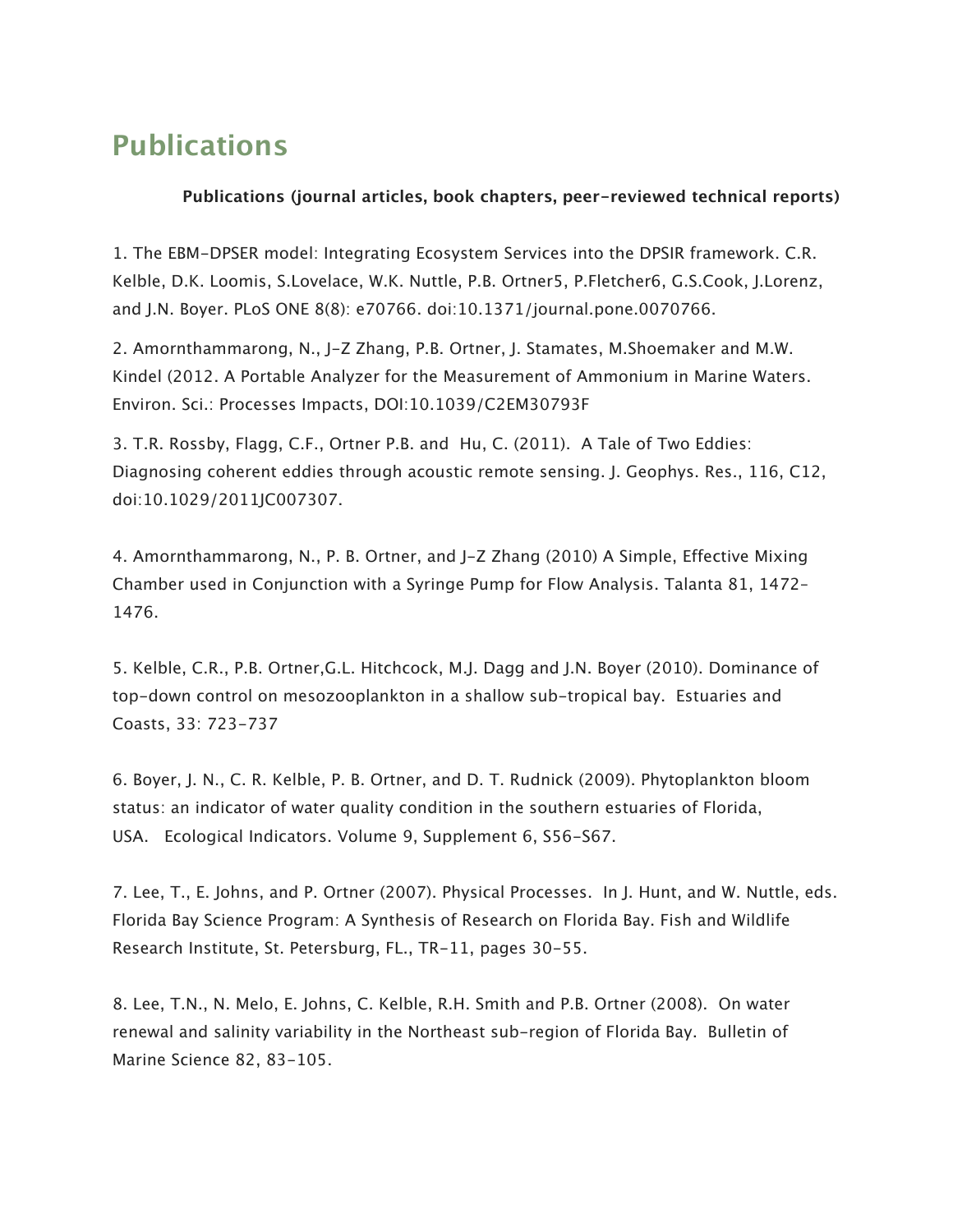9. Serafy, J.E., C.R. Kelble, T.R. Capo, S.A. Luthy, and P.B. Ortner (2007). Vertical movement rates of captive larval billfishes (Istiophoridae) collected from the Straits of Florida. Florida Scientist. 71:23-30.

10. Jurado, J.L., G.L. Hitchcock, and P.B. Ortner. (2007) Seasonal variability of nutrient and phytoplankton biomass spatial distributions on the southwestern Florida shelf. Bulletin of Marine Science, 80, 21-43.

11. Kelble, C.R., P.B. Ortner, E. Johns, T.N. Lee, W.K. Nuttle, and R.Smith (2006). Salinity Patterns of Florida Bay, Estuarine Coastal and Shelf Science. 71: 318-334.

12. Carter, G.; P. Restrepo, J. Hameedi, P.B. Ortner, C. Sellinger, J. Stein and T. Beechie.. 2006. White Paper #3: Freshwater Issues. In: Ecosytem Science CapabilitesRequired to Support NOAA's Mission in the Year 2020. Murawski, S.A. and G.C. Matlock (editors). NOAA Tech. Memor NMFS-F/SPO-74, 97 p.

13. Kourafalou, V.H., R.S. Balotro, G. Peng, T.N. Lee, E. Johns, P.B. Ortner, A. Wallcraft and T. Townsend, 2006. Seasonal variability of circulation and salinity around Florida Bay and the Florida Keys: SoFLA-HYCOM results and comparison to in-situ data. / UM/RSMAS Tech. Rep/. /2006-04/, pp. 102.

14. Lee, T. N., Johns, E., Melo, N., Smith, R., Ortner, P. & Smith, D. (2006). On Florida Bay hypersalinity and water exchange. Bull. Mar. Sci. 79(2): 301-327.

15. Browder, J.A., R. Alleman, S. Markeley, P.B. Ortner, and P.A. Pitts (2005). Biscayne Bay conceptual ecological model. Wetlands, Vol 25 (4). 854-870.

16. Rudnick, D.T., P.B. Ortner, J.A. Browder, and S.M. Davis (2005). Florida Bay conceptual ecological model. Wetlands, Vol 25 (4). 870-884.

17. Hitchcock, G.L., T.N. Lee, P.B. Ortner, S.R. Cummings, C.R. Kelble, and E. Williams (2005). Property fields in a Tortugas eddy. Deep-Sea Research, Part I. 52(12):2195-2213.

18. Kelble, C. R., P. B. Ortner, G. L. Hitchcock, and J. N. Boyer. 2005. Attenuation of Photosynthetically Available Radiation (PAR) in Florida Bay: Potential for Light Limitation of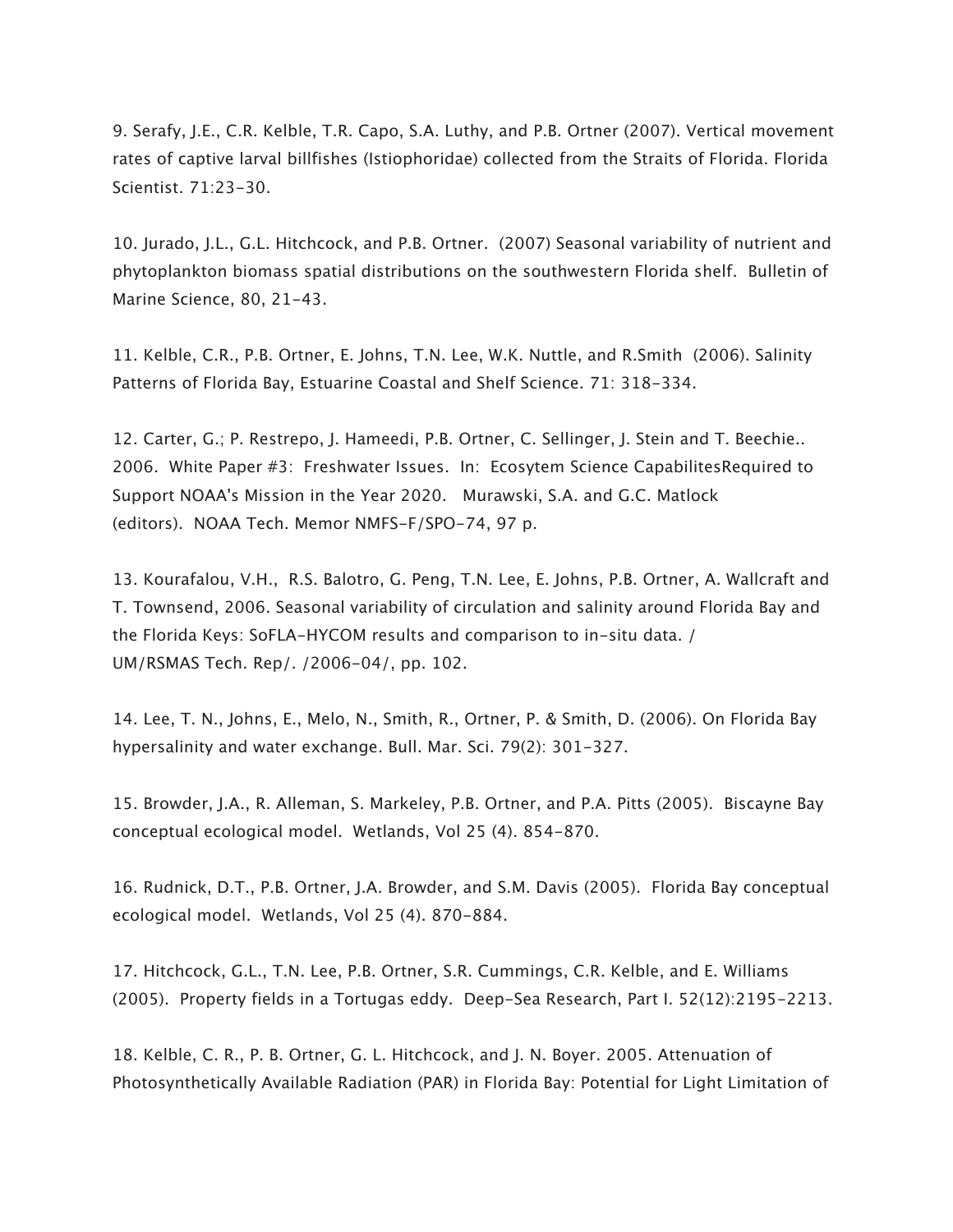Primary Producers. Estuaries 28(4): 560-571.

19. Lawrence, D., M.J. Dagg, H. Liu, S.R. Cummings, P.B. Ortner, and C.Kelble (2004). Wind events and benthic-pelagic coupling in a shallow subtropical bay in Florida, USA. 2004. Marine Ecology Progress Series. 266:1-13.

20. Zhang, J.-Z., C.J. Fischer, and P.B. Ortner (2004). Potential availability of sedimentary phosphorous to sediment resuspension in Florida Bay. Global Biogeochemical Cycles, 18(4):GB4008, doi:10.1029/2004GB002255.

21. Hitchcock, G.L., P. Lane, S. Smith, J. Luo, and P.B. Ortner (2002). Zooplankton spatial distributions in coastal waters of the northern Arabian Sea, August 1995. Deep-Sea Research, Part II, 49(12):2403-2423.

22. Kiesling, T.L., E. Wilkinson, J. Rabalais, P.B. Ortner, M.M. McCabe, and J.W. Fell (2002). Rapid identification of adult and naupliar stages of copepods using DNA hybridization methodology. Marine Biotechnology, 41(1):30-39.

23. Zhang, J.-Z., C.J. Fischer, and P.B. Ortner (2001). Continuous flow analysis of phosphate in natural waters using hydrazine as a reductant. International Journal of Environmental Chemistry, 80(1):61-73.

24. Luo, J., P.B. Ortner, D. Forcucci, and S.R. Cummings (2000). Diel vertical migration of zooplankton and mesopelagic fish in the Arabian Sea. Deep-Sea Research, II, 47(7- 8):1451-1473.

25. Zhang, J.-Z., C.J. Fischer, and P.B. Ortner (2000). Comparison of open tubular cadmium reactors and packed cadmium columns in automated gas-segmented continuous flow nitrate analysis. International Journal of Environmental Analytical Chemistry, 76(2):99-113.

26. Checkley, D.M., P.B. Ortner, F.E. Werner, L.R. Settle, and S.R. Cummings (1999). Spawning habitat of the Atlantic menhaden in Onslow Bay, North Carolina. Fisheries Oceanography, 8(Suppl. 2):22-36.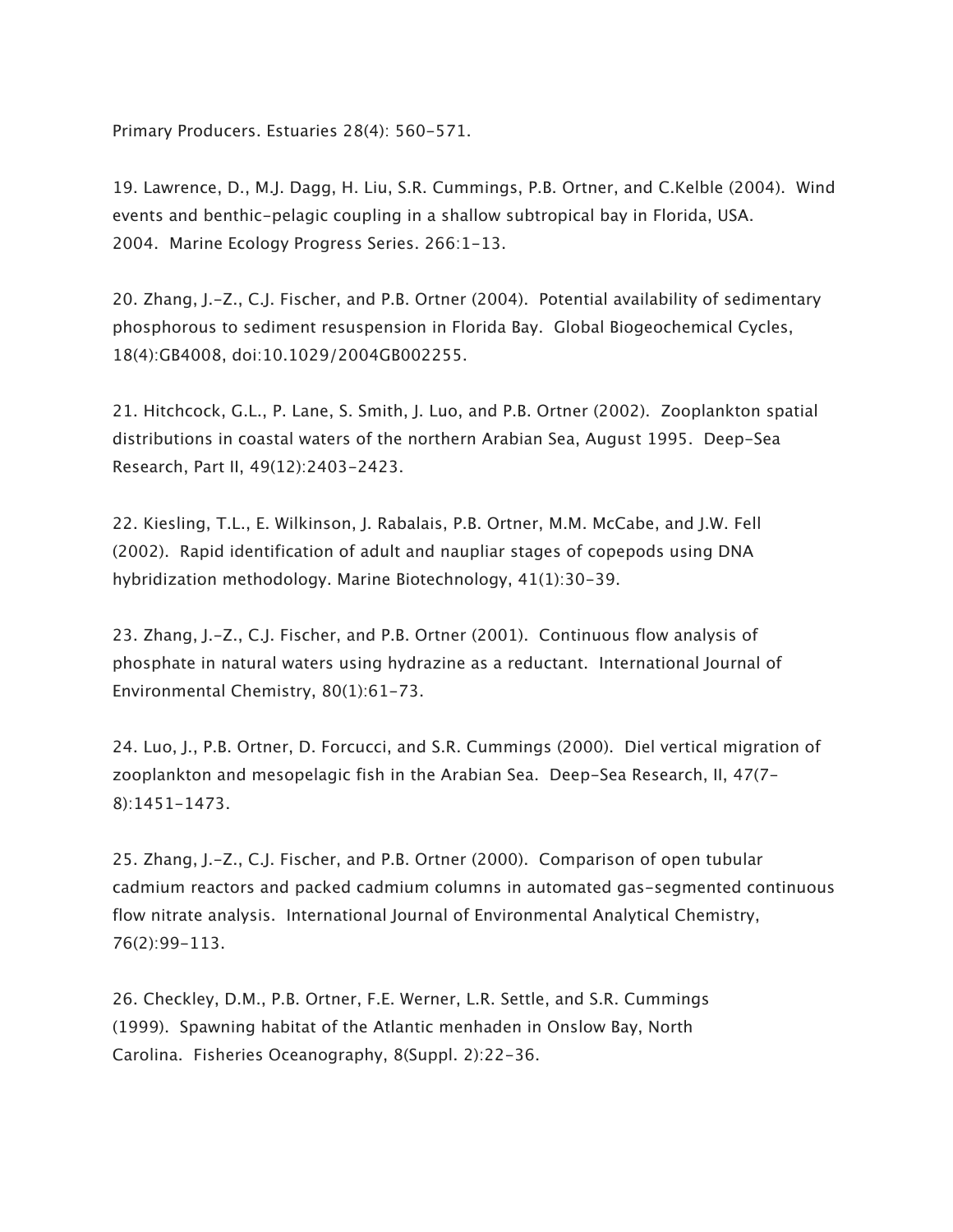27. Ortner, P.B., L.B. Crowder, and D.E. Hoss (1999). The South Atlantic Bight Recruitment Experiment: Introduction and overview. Fisheries Oceanography, 8(Suppl. 2):1-6.

28. Zhang, J.-Z., C.J. Fischer, and P.B. Ortner (1999). Laboratory glassware as a contaminant in silicate analysis of natural water samples. Water Research, 33(12):2879- 2883.

29. Zhang, J.-Z., C.J. Fischer, and P.B. Ortner (1999). Optimization of performance and minimization of silicate interference in continuous flow phosphate analysis. Talanta, 49(2):293-304.

30. Zhang, J.-Z., and P.B. Ortner (1998). Effect of thawing conditions on the recovery of reactive silicic acid from frozen natural water samples. Water Research, 32(8):2553-2555.

31. Checkley, D.M., P.B. Ortner, L.R. Settle, and S.R. Cummings (1997). A continuous, underway fish egg sampler (CUFES). Fisheries Oceanography, 6(2):58-73.

32. Hitchcock, G.L., C. Wiebinga, and P.B. Ortner (1997). CTD hydrographic data from the Global Ocean Ecosystem Dynamics (GLOBEC) Indian Ocean cruises. University of Miami Technical Report, 97-006, 69 pp.

33. Wanninkhof, R.H., G. Hitchcock, W.J. Wiseman, G. Vargo, P.B. Ortner, W. Asher, D.T. Ho, P. Schlosser, M.-L. Dickson, R. Masserini, K. Fanning, and J.-Z. Zhang (1997). Gas exchange, dispersion, and biological productivity on the west Florida shelf: Results from a Lagrangian tracer study. Geophysical Research Letters, 24(14):1767-1770.

34. Dagg, M.J., E.P. Green, B.A. McKee, and P.B. Ortner (1996). Biological removal of fine grain lithogenic particles from a large river plume. Journal of Marine Research, 54:149- 160.

35. Napp, J.M., L.S. Inzce, P.B. Ortner, D. Siefert, and S. Britt (1996). The plankton of Shelikof Strait as predators, prey, and competitors of larval pollock. Fisheries Oceanography, 5:19-38.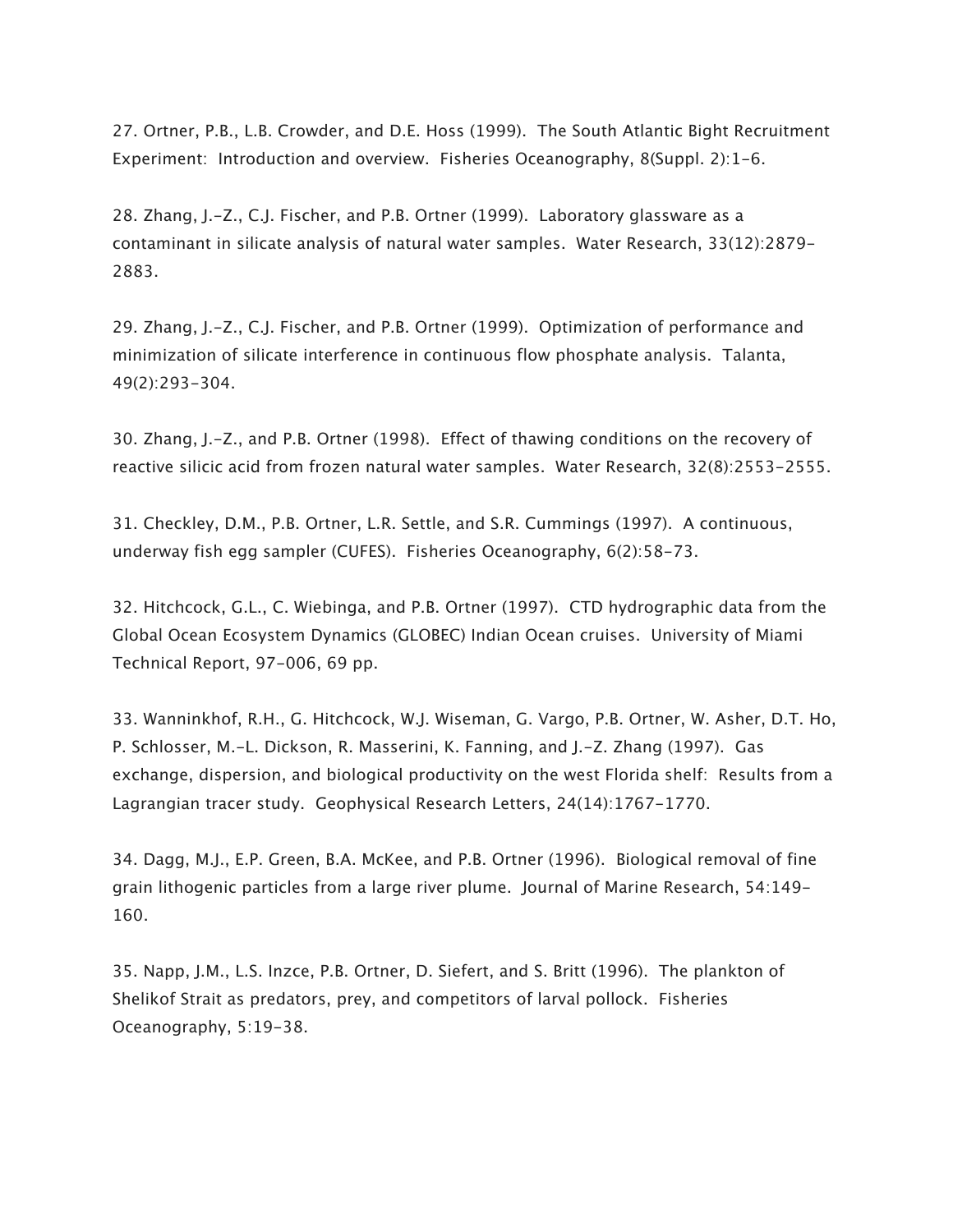36. Ortner, P.B., and M.J. Dagg (1995). Nutrient-enhanced coastal ocean productivity in the Gulf of Mexico. EOS, Transactions, American Geophysical Union, 76(10):97,109.

37. Ortner, P.B., T.N. Lee, P.J. Milne, R.G. Zika, M.E. Clarke, G.P. Podesta, P.K. Swart, P.A. Tester, L.P. Atkinson, and W.R. Johnson (1995). Mississippi River flood waters that reached the Gulf Stream. Journal of Geophysical Research, 100(C7):13,595-13,601.

38. Serafy, J.E., S. Lutz, T.R. Capo, P.B. Ortner, and P. Lutz (1995). Anchor tags affect swimming performance and growth of juvenile red drum (Sciaenops ocellatus). Marine and Freshwater Behavior and Physiology, 27(1):29-35.

39. Kendall, A.W., L.S. Incze, and P.B. Ortner (1994). Vertical distribution of eggs and larvae of walleye pollock (Theragra chalcogramma) in Shelikof Strait, Gulf of Alaska. Fisheries Bulletin, 92:540-554.

40. Napp, J.M., P.B. Ortner, R.E. Pieper, and D.V. Holliday (1993). Biovolume-size spectra of epipelagic zooplankton using a multi-frequency acoustic profiling system (MAPS). Deep-Sea Research, 40(3):445-459.

41. Incze, L.S., P.B. Ortner, and J.D. Schumacher (1990). Microzooplankton, vertical mixing, and advection in a larval fish patch. Journal of Plankton Research, 12(2):365-379.

42. Carder, K.L., R.G. Steward, G.R. Harvey, and P.B. Ortner (1989). Marine humic and fulvic acids: Their effect on remote sensing of ocean chlorophyll. Limnology and Oceanography, 34(1):68-81.

43. Houde, E.D., P.B. Ortner, L. Lubbers, and S.R. Cummings (1989). Test of a camera-net system to determine abundance and heterogeneity in anchovy egg distributions. Rapports et Proces-Verbaux des Reunions Cons. Int. Explor. Mer., 191:112-118.

44. Ortner, P.B., L.C. Hill, and S.R. Cummings (1989). Zooplankton community structure and copepod species composition in the northern Gulf of Mexico. Continental Shelf Research, 9(4):387-402.

45. Dagg, M.J., P.B. Ortner, and F. Al-Yamani (1988). Winter-time distribution and abundance of copepod nauplii in the northern Gulf of Mexico. Fishery Bulletin, 86(2): 319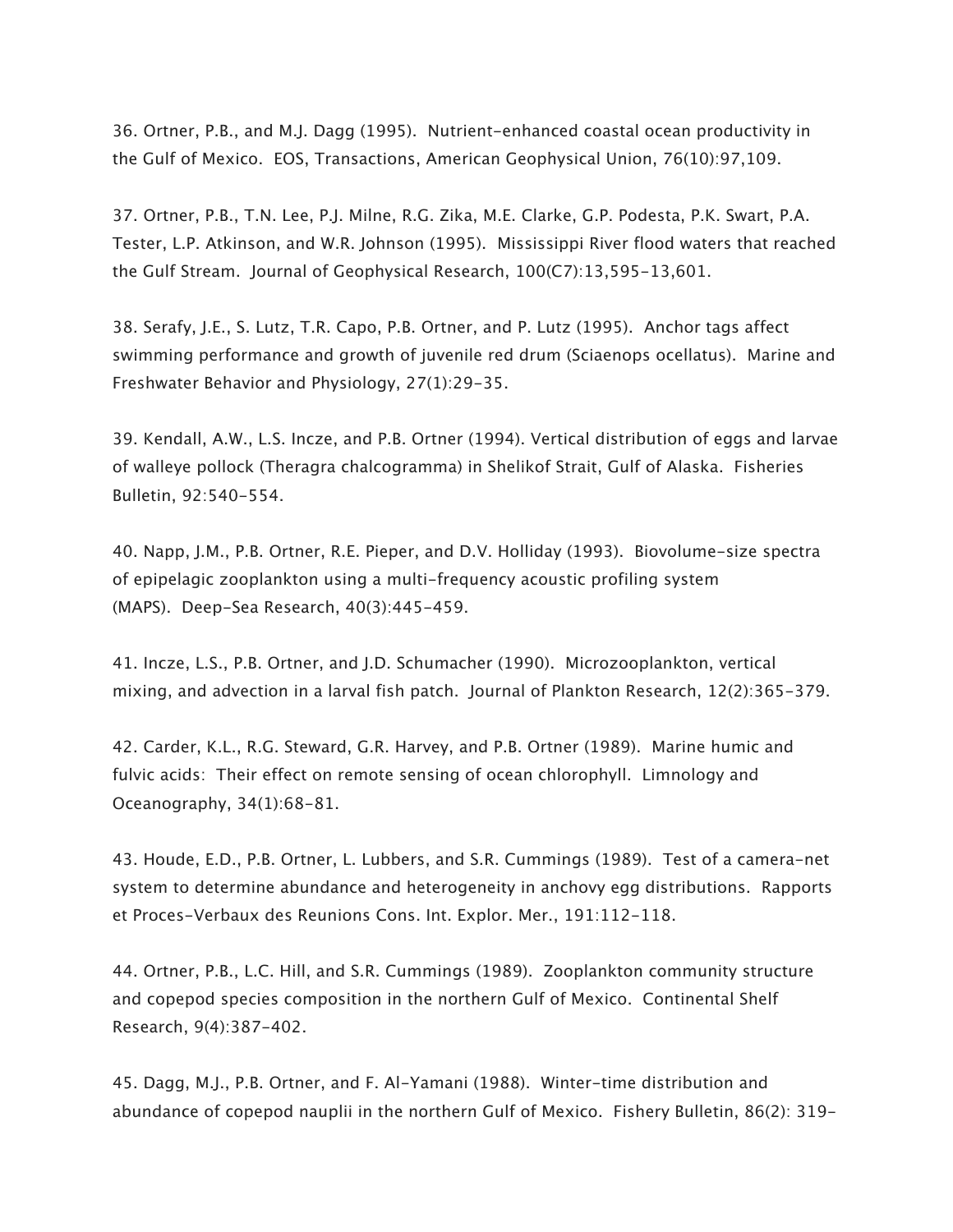330.

46. Ortner, P.B. (1987). Integration of a Sea-Martec fluorometer to a towed plankton camera. BIOWATT News, 9:2-3.

47. Govoni, J.J., P.B. Ortner, F. Al-Yamani, and L.C. Hill (1986). Selective feeding of spot (Leiostomus xanthurus) and Atlantic croaker (Micropogonias undulatus) larvae in the northern Gulf of Mexico. Marine Ecology Progress Series, 28(1-2):175-183.

48. Ortner, P.B. (1986). Application of simple photographic techniques to zooplankton sampling and sample processing. In International Conference on Marine Science in the Arabian Sea, M.F. Thompson and G.B. Dewey (eds.), March 29-April 2, 1986. Van Nostrand Reinhold, pp. 67-77.

49. Govoni, J.J., A.J. Chester, D.E. Hoss, and P.B. Ortner (1985). An observation of episodic feeding and growth of larval Leiostomus xanthurus in the northern Gulf of Mexico. Journal of Plankton Research, 7(1):137-146.

50. Cuhel, R.L., P.B. Ortner, and D.R.S. Lean (1984). Night synthesis of protein by algae. Limnology and Oceanography, 29(4):731-744.

51. Ortner, P.B., R.L. Ferguson, S.R. Piotrowicz, L. Chesal, G.A. Berberian, and A.V. Palumbo (1984). Biological consequences of hydrographic and atmospheric advection within the Gulf Loop Intrusion. Deep-Sea Research, 31(9):1101-1120.

52. Ortner, P.B., C. Kreader, and G.R. Harvey (1983). Interactive effects of metals and humus on marine phytoplankton carbon uptake. Nature, 301(5895):57-59.

53. Ortner, P.B., S.M. Holzknecht, and S.R. Cummings (1983). Assessing the utility of partitioning primary productivity by density gradient centrifugation. Journal of Plankton Research, 5(6):919-928.

54. Cox, J.L., P.H. Wiebe, P.B. Ortner, and S. Boyd (1982). Seasonal development of subsurface chlorophyll maxima in the slope water and the northern Sargasso Sea of the northwestern Atlantic Ocean. Biological Oceanography, 1(3):271-285.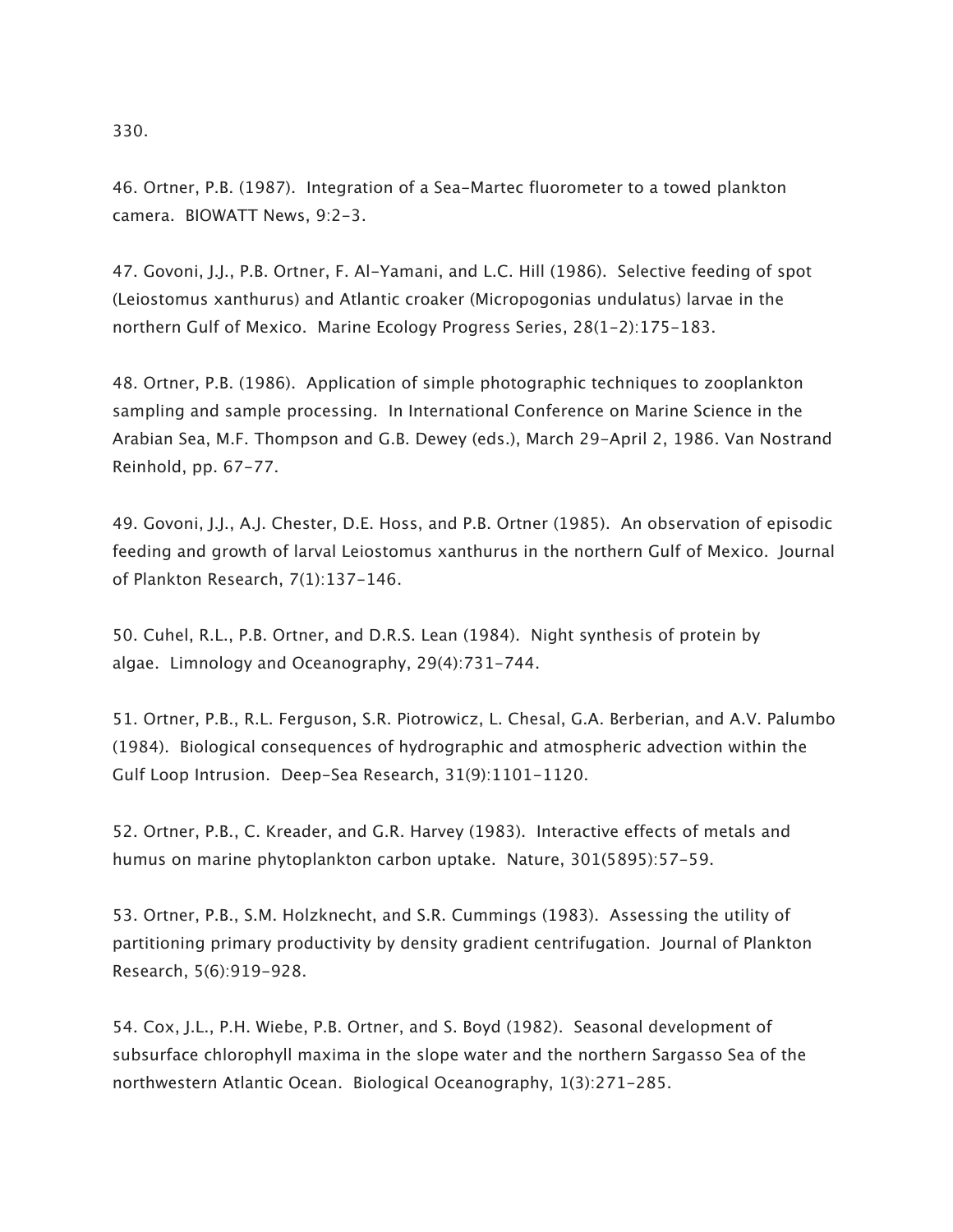55. Ortner, P.B., L.C. Hill, and S.R. Cummings (1982). Variation in copepod species assemblage distributions: The utility of the log-normal approach. Marine Pollution Bulletin, 13(6):195-203.

56. Ortner, P.B., P.H. Wiebe, and J.L. Cox (1981). Reply to "Do oceanic zooplankton aggregate at, or near, the deep chlorophyll maximum?" Journal of Marine Research, 39:357-359.

57. Ortner, P.B., L.C. Hill, and H.E. Edgerton (1981). In-situ silhouette photography of Gulf Stream zooplankton. Deep-Sea Research, 28(12A):1569-1576.

58. Ortner, P.B., P.H. Wiebe, and J.L. Cox (1980). Relationships between oceanic epizooplankton distributions and the seasonal deep chlorophyll maximum in the northwestern Atlantic Ocean. Journal of Marine Research, 38(3):507-531.

59. Ortner, P.B., E.M. Hulburt, and P.H. Wiebe (1979). Phytohydrography, Gulf Stream rings, and herbivore habitat contrasts. Jour. Exp. Mar. Biol. Ecol., 39(2):101-124.

60. Ortner, P.B., S.R. Cummings, R.P. Aftring, and H.E. Edgerton (1979). Silhouette photography of oceanic zooplankton. Nature, 277(5691):50-51.

61. Ortner, P.B., P.H. Wiebe, L. Haury, and S.H. Boyd (1978). Variability in zooplankton biomass distribution in the northern Sargasso Sea: The contribution of Gulf Stream cold core rings. Fishery Bulletin, 76(2):323-334.

62. Ortner, P.B., and A. Rosencwaig (1977). Photoacoustic spectroscopic analysis of marine phytoplankton. Hydrobiologia, 56(1):3-6.

63. Wiebe, P.H., and P.B. Ortner (1976). Biological evidence supporting the advective character of cold-core rings. Polymode News, 8:3-6.

64. Wiebe, P.H., E.M. Hulburt, E.J. Carpenter, A.E. Jahn, G.P. Knapp, S.H. Boyd, P.B. Ortner, and J. L. Cox (1976). Gulf Stream cold core rings: Large-scale interaction sites for open ocean plankton communities. Deep-Sea Research, 23(8):695-710.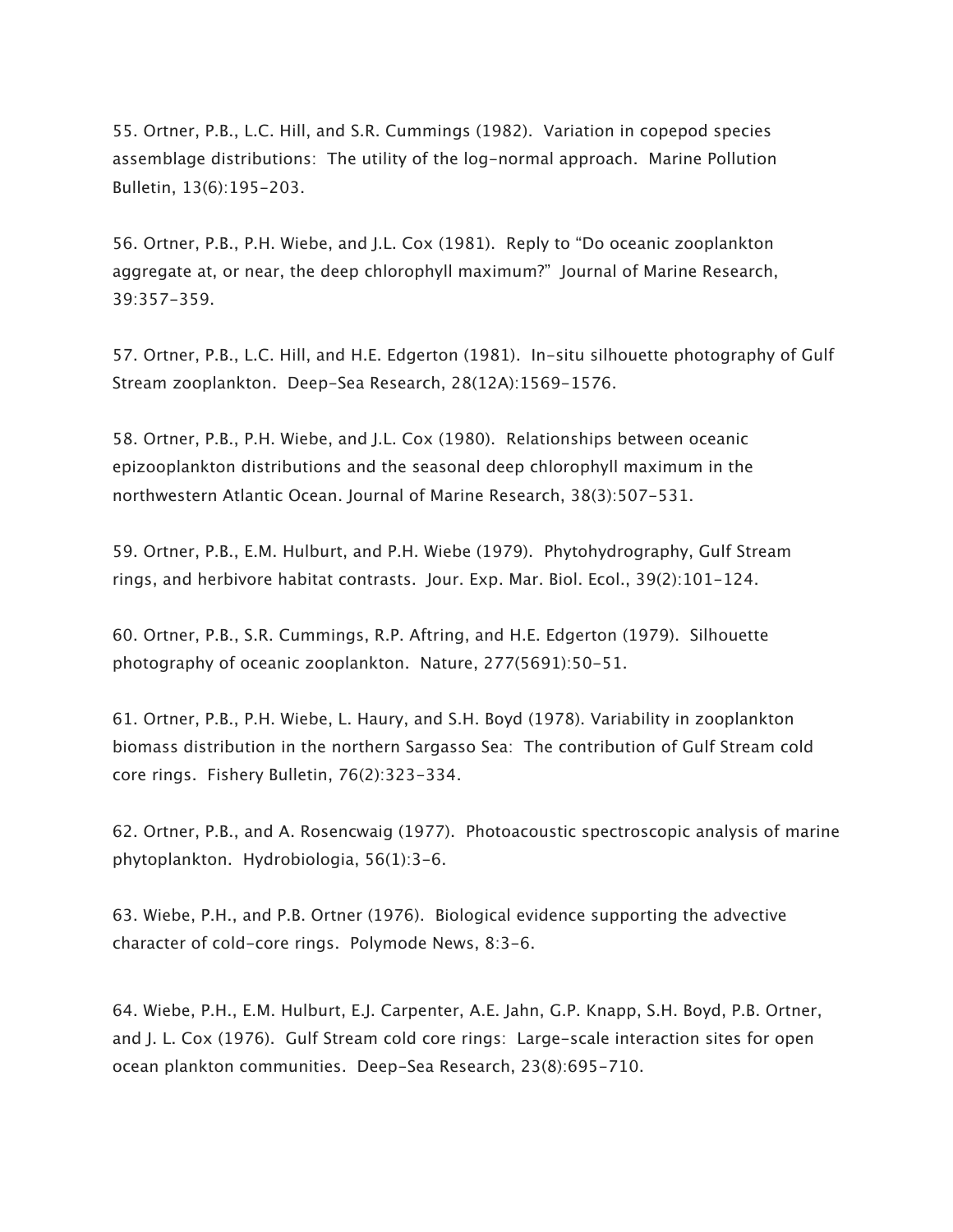## **Other Book Chapters, Workshop or Symposia Contributions and Special Reports**

1. Ortner, P.B. 2012. South Florida Ecosystem Restoration is more than the Comprehensive Everglades Restoration Plan. In Kruczinksi, WL and PJ Fletcher (eds.) 2012. Tropical Connections: South Florida's marine environment. IAN Press, Univ. Md. Center for Environmental Science, Cambridge, MD. 492pgs.\

2. Ortner, P.B. and T.R. Rossby (eds): 2012. OceanScope: A Proposed Partnership between the Maritime Industries and the Ocean Observing Community to Monitor the Global Ocean Water Column. A report by SCOR/IAPSO Working Group 133. 84pp. http://www.scorint.org/Publications/OceanScope\_Final\_report.pdf.

3. Florida Ocean and Coasts Council (2010). The effects of climate change on Florida's ocean and coastal resources: an update: 36pp.

4. Florida Ocean and Coasts Council (2009). The effects of climate change on Florida's ocean and coastal resources. A special report to the Florida Energy and Climate Commission and the people of Florida. Tallahassee, FL 34pp

5. Carsey, T.P., R. Ferry, K.D. Goodwin, P.B. Ortner, J.R. Proni, P. Swart, and J.-Z. Zhang (2005). Brevard County nearshore ocean nutrification analysis. NOAA Technical Report, OAR AOML-37.

6. Goodwin, K.D., G. Scorzetti, S.A. Cotton, T. L. Kiesling, P.B. Ortner, and J.W. Fell (2004). Detection of Karenia brevis by a microtiter plate assay. In Harmful Algae 2002, Proceedings, 10th International Conference on Harmful Algae, October 21-25, 2002, St. Petersburg Beach, FL, K.A. Steidinger, J.H. Landsberg, C.R. Tomas, and G.A. Vargo (eds.). Florida Fish and Wildlife Conservation Commission and Intergovernmental Oceanographic Commission of UNESCO

7. Ortner P.B., S.R. Cummings, S.L. Smith, P. Lane, J. Lamkin, C. Yeung, and D. Jones (2004). Abundance and diel migrations of demersal mesozooplankton and small reef fishes and their trophodynamic contribution to the coral reef ecosystem: A pilot study. In The Effects of Combined Sea Temperature, Light, and Carbon Dioxide on Coral Bleaching, Settlement, and Growth, J.C. Hendee (ed.). NOAA Research Special Report, Silver Spring,